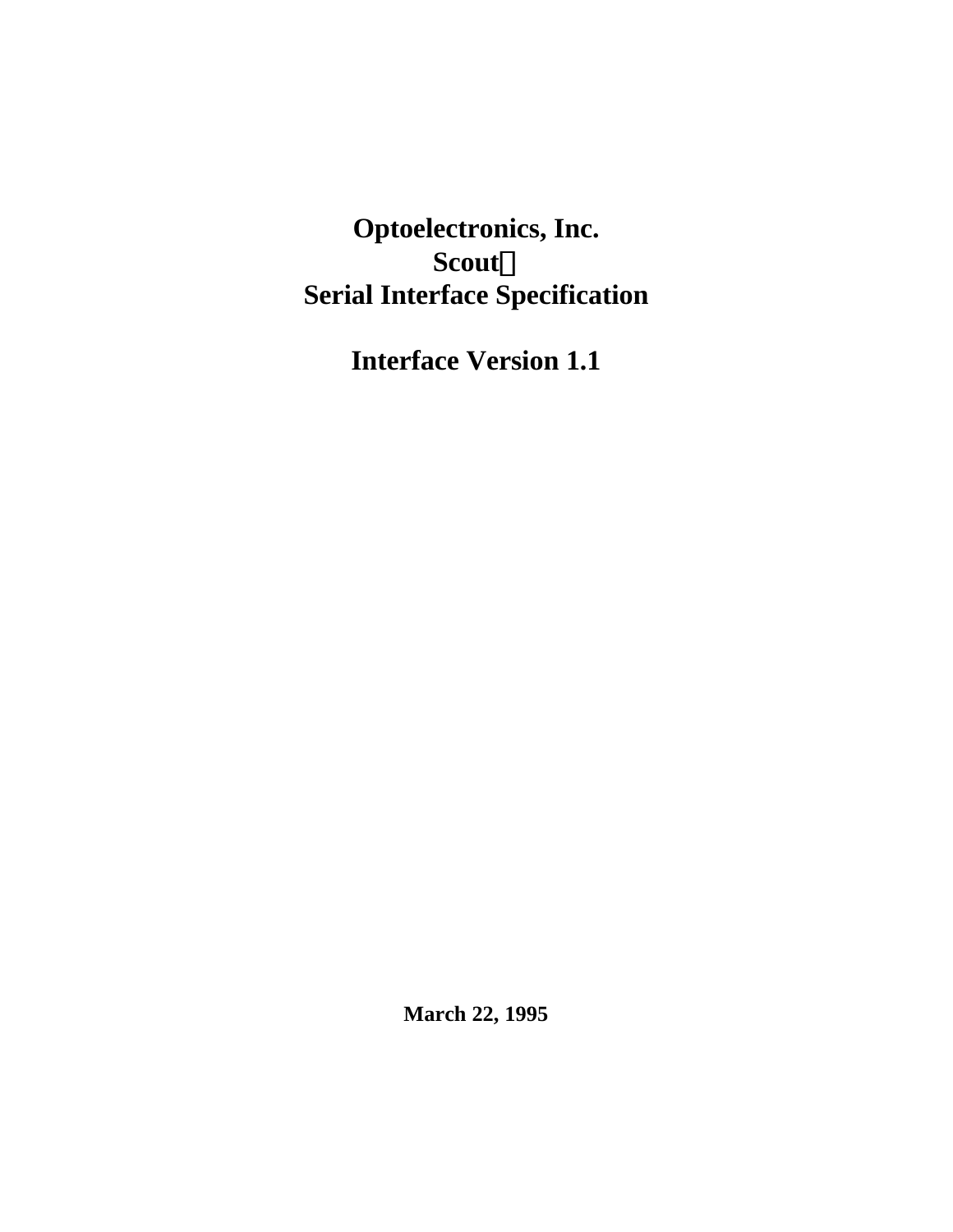# **INTRODUCTION**

This document describes the serial interface of the  $S\text{cout}^{\text{TM}}$ , a miniature hand-held frequency counter capable of measuring the frequency of VHF and UHF transmitters and other signal sources. The Scout<sup>TM</sup> has special features which make it invaluable for radio surveillance work. In particular, the Scout<sup>TM</sup> is capable of automatically capturing and storing up to 400 frequencies, along with the number of occurrences, or count, of each frequency. This frequency data can then be downloaded to a personal computer for logging and analysis. In addition, the Scout<sup>TM</sup> can be connected to a scanning receiver, such as the Realistic PRO-2006 or PRO-2005 receiver equipped with an OptoScan456<sup>TM</sup> board, to automatically tune the receiver to captured frequencies in real time. In this configuration, frequencies captured by the Scout<sup> $M$ </sup> can be monitored immediately.

This document was written to assist the programmer in developing software applications for the  $S\text{count}^{\text{TM}}$ .

Optoelectronics, Inc. assumes no responsibility for the accuracy of the information contained in this document. Optoelectronics, Inc. is under no obligation to provide technical support on matters pertaining to this document, or to provide notification of changes or corrections to this document. To inquire about possible revisions, or to order copies of this document, contact the factory. A nominal fee may be charged to cover printing and shipping costs.

> **OPTOELECTRONICS, INC. 5821 N.E. 14th Avenue Fort Lauderdale, FL 33334 Phone: (954) 771-2050 FAX: (954) 771-2052**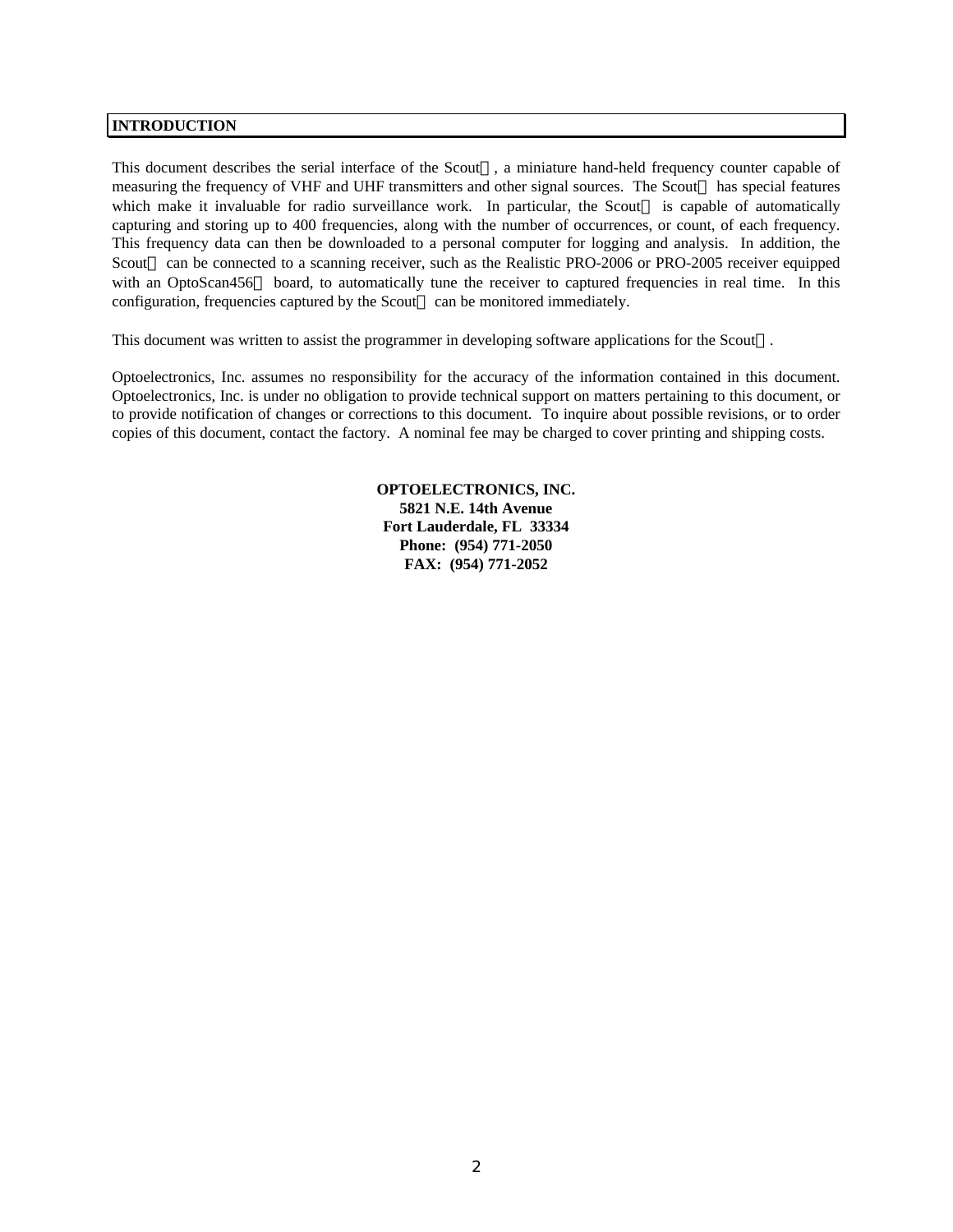# **ABOUT CI-V**

The serial interface on the Scout<sup>TM</sup> conforms to the Icom CI-V interface standard. The CI-V interface is an asynchronous, half-duplex, Transistor Transistor Logic (TTL) serial interface connected in a wire-OR (bussed) configuration. Several different devices can be connected to the bus simultaneously, and each device has its own unique address. Software developers are strongly encouraged to obtain a copy of the *Icom Communication Interface - V Reference Manual* from Icom, Inc. for detailed information on the CI-V interface protocol. The communications parameters for the serial interface are listed in Table 1 below.

| <b>DATA RATE</b>  | $9600$ bps  |  |  |  |  |  |
|-------------------|-------------|--|--|--|--|--|
| <b>START BITS</b> |             |  |  |  |  |  |
| <b>DATA BITS</b>  |             |  |  |  |  |  |
| <b>PARITY</b>     | <b>NONE</b> |  |  |  |  |  |
| <b>STOP BITS</b>  |             |  |  |  |  |  |

**Table 1. Communications Parameters.**

One important thing to note about the CI-V interface is that, as mentioned above, it is connected in a wire-OR configuration. This means that the transmit data signal and the receive data signal are connected together. Therefore, when a command is transmitted by the computer, it is automatically echoed back as received data, followed by the response to the command, if any. For example, if an eleven-byte command is transmitted to a device on the bus, which returns a six-byte response, the computer will receive a total of seventeen bytes. This configuration allows devices on the bus to monitor their own transmissions in order to detect interface collisions. A collision occurs when two or more devices transmit simultaneously. If a collision occurs, the command must be re-transmitted.

To connect the Scout<sup>TM</sup> to a computer, a subminiature phone jack is provided on the top panel. An external interface converter box, such as the Optoelectronics model CX12 or Icom model CT-17, is required to connect the Scout<sup>TM</sup> to an RS-232C computer interface. Its purpose is to convert the CI-V interface voltage levels to RS-232C levels compatible with most personal computers.

# **CI-V ADDRESS JUMPER SETTINGS**

There are two jumpers located on the Scout<sup>TM</sup> circuit board which are used to select the CI-V interface address. Four different addresses are available, making it possible for up to four Scout<sup> $M$ </sup> units to be connected to a CI-V interface bus. In order to communicate with the Scout<sup>TM</sup>, the computer software must specify the address selected by the two jumpers. The CI-V address jumper settings are listed in Table 2 below. All addresses are specified in hexadecimal notation. The factory default setting, address 90, is shown in bold type.

| $\frac{1}{2}$ and $\frac{1}{2}$ . There is a semi- |                 |                |  |  |  |  |  |  |  |
|----------------------------------------------------|-----------------|----------------|--|--|--|--|--|--|--|
| <b>U2 PIN 6</b>                                    | <b>U2 PIN 7</b> | <b>ADDRESS</b> |  |  |  |  |  |  |  |
| <b>OPEN</b>                                        | <b>OPEN</b>     | 90             |  |  |  |  |  |  |  |
| <b>SHORT</b>                                       | <b>OPEN</b>     |                |  |  |  |  |  |  |  |
| <b>OPEN</b>                                        | <b>SHORT</b>    | 92             |  |  |  |  |  |  |  |
| <b>SHORT</b>                                       | <b>SHORT</b>    |                |  |  |  |  |  |  |  |

**Table 2. CI-V Address Jumper Settings.**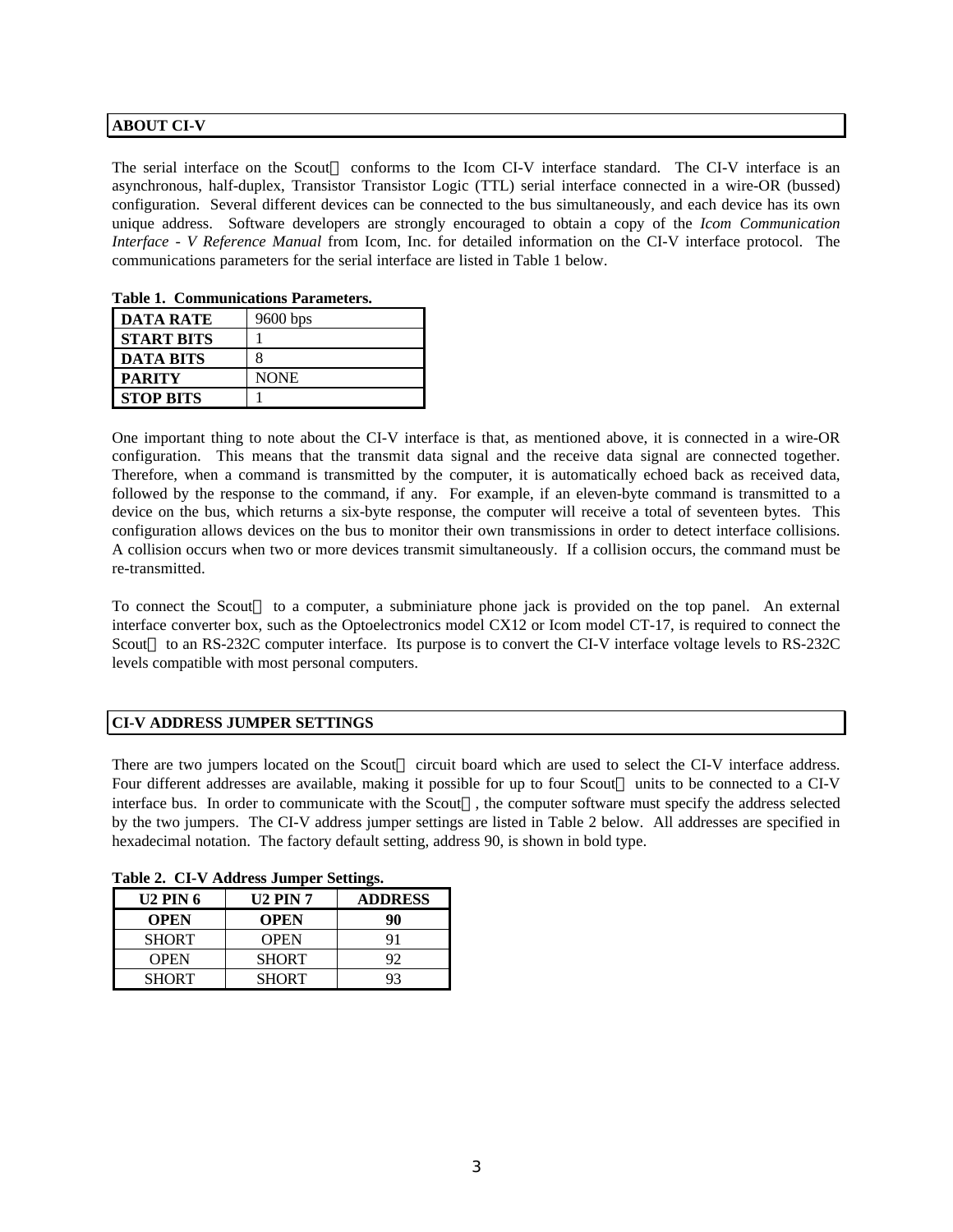## **COMMAND REFERENCE**

As mentioned earlier, the Scout<sup>TM</sup> conforms to the Icom CI-V interface standard. In this section, all CI-V command and response bytes are expressed in hexadecimal notation.

When NORMAL mode is selected, the Scout<sup>TM</sup> recognizes eight different commands. The commands, along with their corresponding responses, are summarized in Table 3 below. The Scout<sup> $TM$ </sup> only responds to commands when NORMAL mode is selected (CAPTURE and RECALL switches both in the OFF position). In all other modes, the Scout<sup>TM</sup> automatically tunes a receiver connected to the CI-V interface, and, therefore, can accept no commands.

Following the table is a detailed description of each of the commands, including examples illustrating their use. In the command descriptions, "ra" refers to the RECEIVE ADDRESS, and "ta" refers to the TRANSMIT ADDRESS.

The RECEIVE ADDRESS is the address of the Scout<sup>TM</sup>. The two address jumpers are used to select any address in the range 90 through 93. Each device on the CI-V bus must have its own unique address. The Scout<sup>™</sup> will not process any command in which the RECEIVE ADDRESS does not match the address selected by the address jumpers. However, the Scout<sup>TM</sup> will process commands with a RECEIVE ADDRESS of 00, but all command responses will be suppressed. A RECEIVE ADDRESS of 00 has special meaning. It provides a means for a device on the CI-V bus to transmit a command to all other devices simultaneously. However, since several simultaneous responses would cause a collision, the responses are suppressed.

The TRANSMIT ADDRESS is the address of the device which is transmitting the command to the Scout<sup>TM</sup>. In most cases, this device is a personal computer executing application software, usually referred to as the CONTROLLER. The standard address for the CONTROLLER is E0, but any address can be used for the TRANSMIT ADDRESS. However, the TRANSMIT ADDRESS must be in the range 01 to EF. Also, the Scout will not process any command in which the TRANSMIT ADDRESS matches its own address selected by the address jumpers.

| <b>COMMAND</b> | <b>SUB-COMMAND</b> | <b>DESCRIPTION</b>     |
|----------------|--------------------|------------------------|
| 03             |                    | Read frequency.        |
| 15             | 02                 | Read signal strength.  |
| 7F             | 09                 | Read identification    |
| 7F             | 20                 | Read gate setting.     |
| 7F             | 21                 | Write gate setting.    |
| 7F             | 22                 | Read frequency memory. |
| 7F             | 23                 | Read count memory.     |
| 7F             | 24                 | Clear memory.          |

## Table 3. Scout<sup>™</sup> CI-V Interface Command Summary.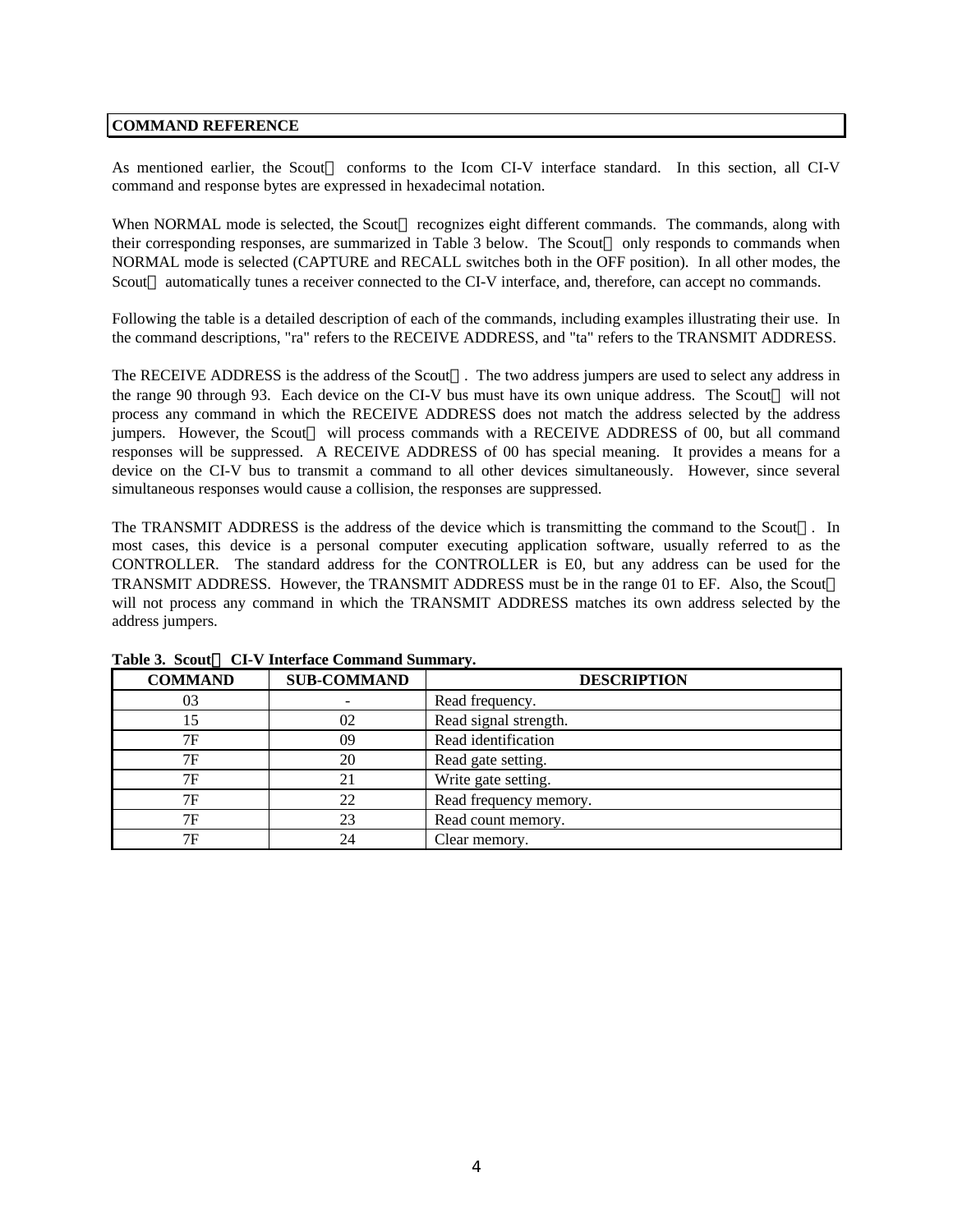## **READ FREQUENCY**

#### **Command:**

FE  $F$  ra  $\vert$  ta  $\vert$  03  $\vert$  FD

**Example:**

| -- |    |    |    |    |     |
|----|----|----|----|----|-----|
| EЕ | FF | 90 | E0 | 03 | FD. |

**Response:**

| .<br>- |    | $\sim$<br>. . |   |                  |  |
|--------|----|---------------|---|------------------|--|
| -      | ıa | 1 u           | ັ | <i>trequency</i> |  |

**Examples:**

| 162.550000 MHz |    |    |    |    |    |    |    |    |  |  |  |  |
|----------------|----|----|----|----|----|----|----|----|--|--|--|--|
| FЕ             | EE | F۵ | 90 | 03 | 00 | 00 | 55 | 62 |  |  |  |  |

| 1045.725000 MHz |    |    |    |    |        |    |    |  |  |     |  |  |
|-----------------|----|----|----|----|--------|----|----|--|--|-----|--|--|
| FE              | FE | E0 | 90 | 03 | $00\,$ | 50 | 72 |  |  | HL. |  |  |
|                 |    |    |    |    |        |    |    |  |  |     |  |  |
| Error           |    |    |    |    |        |    |    |  |  |     |  |  |

| . |  |    |  |
|---|--|----|--|
|   |  | nη |  |

## **Description:**

This command instructs the unit to send the current counter frequency measurement result. This command is only valid when NORMAL mode is selected.

The frequency data is in the form of five bytes, each consisting of two BCD digits. The order of the ten BCD digits is as follows: 10 Hz digit, 1 Hz digit, 1 kHz digit, 100 Hz digit, 100 kHz digit, 10 kHz digit, 10 MHz digit, 1 MHz digit, 1 GHz digit, 100 MHz digit. See the examples shown above.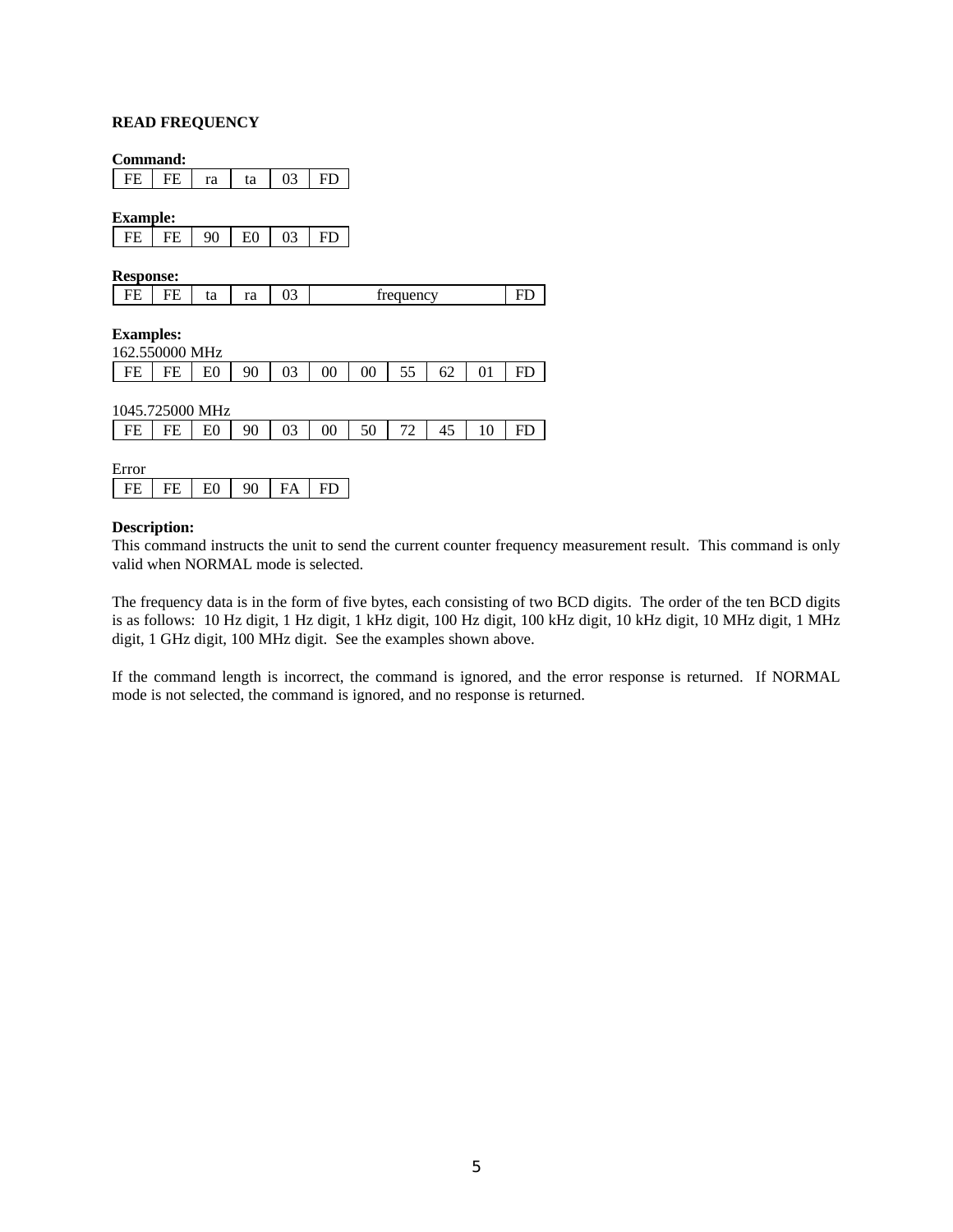# **READ SIGNAL STRENGTH**

**Command:**

**Example:**

| .          |     |         |    |  |  |
|------------|-----|---------|----|--|--|
| rг.<br>. . | EЮ. | 90<br>ັ | E0 |  |  |

**Response:**

| L ED<br>EE | ta | ra |  | UΖ | sd |  |
|------------|----|----|--|----|----|--|
|------------|----|----|--|----|----|--|

**Examples:**

|  | 0 bargraph segments            |  |  |  |  |
|--|--------------------------------|--|--|--|--|
|  | $E$ FE FE E0 90 15 02 00 00 FD |  |  |  |  |

5 bargraph segments

|  |  |  |  | $\boxed{\text{FE} \mid \text{FE} \mid E0}$   90   15   02   00   05   FD |  |
|--|--|--|--|--------------------------------------------------------------------------|--|
|  |  |  |  |                                                                          |  |

16 bargraph segments

|  | $E$ FE FE E0 90 15 02 00 16 FD |  |  |  |  |  |  |  |  |
|--|--------------------------------|--|--|--|--|--|--|--|--|
|--|--------------------------------|--|--|--|--|--|--|--|--|

Error

|  | ∼ |  |  |
|--|---|--|--|
|--|---|--|--|

## **Description:**

This command instructs the unit to send the current signal strength. This command is only valid when NORMAL mode is selected.

The signal strength data is in the form of two bytes, each consisting of two BCD digits. The signal strength is reported as the number of bargraph segments active. The reported signal strength ranges from a minimum signal of 0 bargraph segments active to a maximum signal of 16 bargraph segments active. See the examples shown above.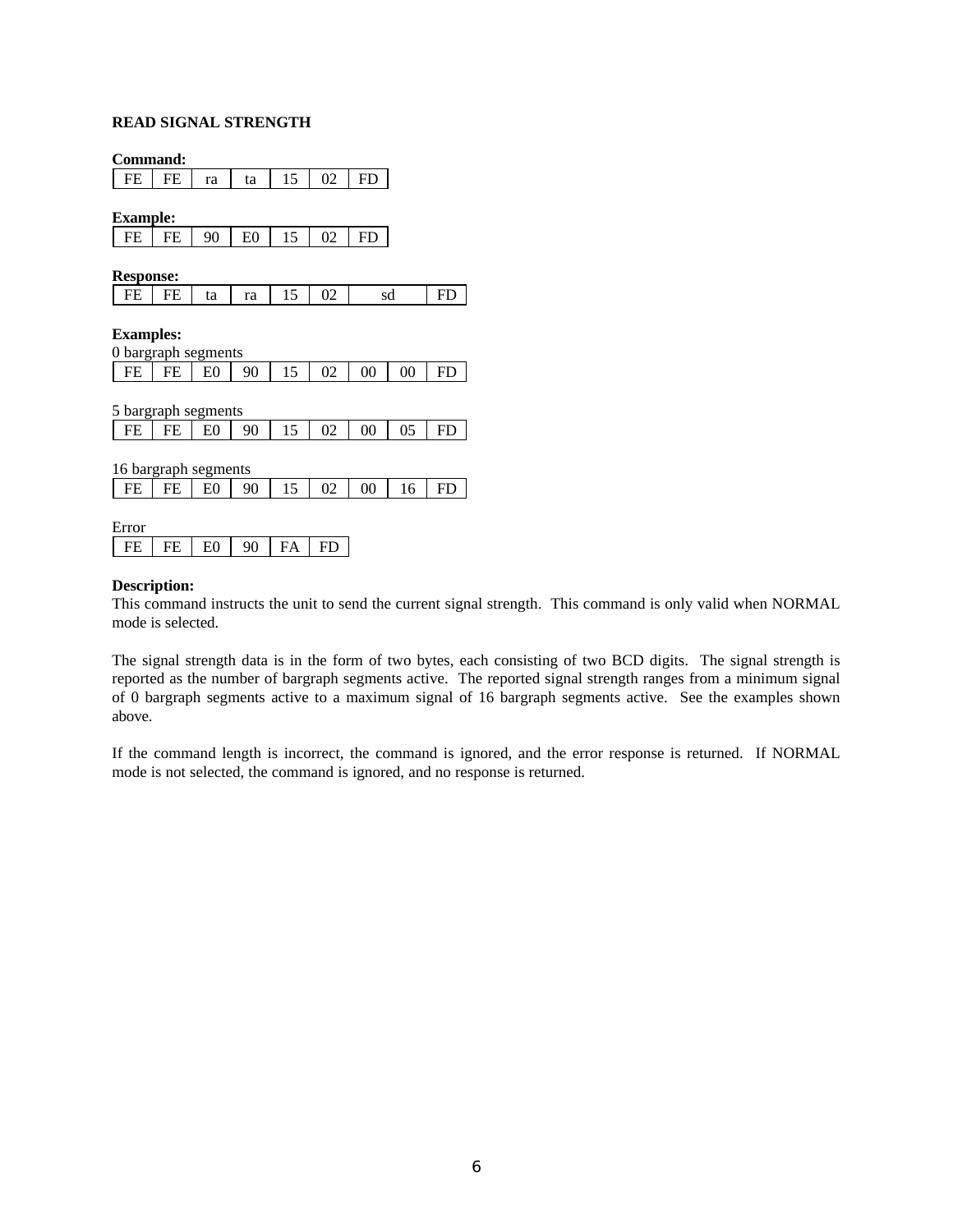# **READ IDENTIFICATION**

**Command:**

FE FE  $ra$  ta  $7F$  09 FD

**Example:**

| - EIE | FF. | 90<br>U | E0 | 09 | ED |
|-------|-----|---------|----|----|----|

**Response:**

| $\mathbf{I}$<br>FF. | . . | ta | $\overline{\mathbf{u}}$ | $ra$ $7F$ | ΩÓ | 10 | $\alpha$ v | 137 |  |
|---------------------|-----|----|-------------------------|-----------|----|----|------------|-----|--|
|---------------------|-----|----|-------------------------|-----------|----|----|------------|-----|--|

## **Example:**

| Scout <sup>TM</sup> , software version 2.0, interface version 1.1 |  |  |  |  |  |  |
|-------------------------------------------------------------------|--|--|--|--|--|--|
| FE FE E0 90 7F 09 53 43 54 20 11 FD                               |  |  |  |  |  |  |

| Error |     |                |    |    |  |
|-------|-----|----------------|----|----|--|
| FE.   | FE. | E <sub>0</sub> | 90 | FA |  |

## **Description:**

This command instructs the unit to send the identification information. This command is only valid when NORMAL mode is selected.

The identification data is in the form of five bytes, each consisting of two BCD digits. The first six BCD digits uniquely identify the device. The next two BCD digits indicate the current software version. The last two BCD digits indicate the current interface version.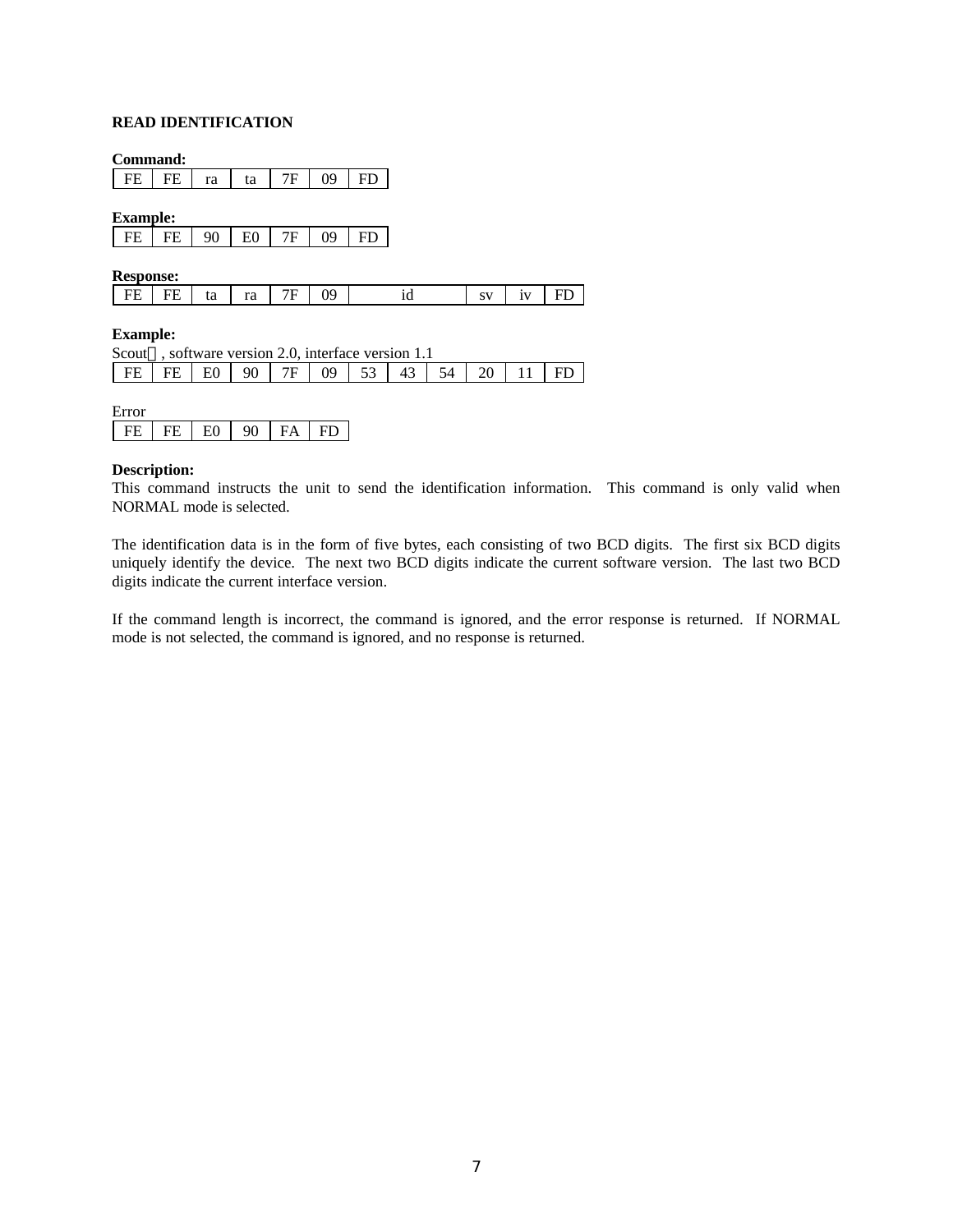## **READ GATE SETTING**

**Command:**

| 20<br>FE<br>FE<br>7Ε<br>ra<br>ta |  |  | FD |
|----------------------------------|--|--|----|
|----------------------------------|--|--|----|

**Example:**

| EЕ | ED.<br>_ | 90<br>U | EΩ<br>л | $\Omega$ |  |
|----|----------|---------|---------|----------|--|

**Response:**

| <br>-<br>$\overline{\phantom{0}}$<br>- - |
|------------------------------------------|
|------------------------------------------|

is a BCD value representing the selected gate setting. BCD values are encoded as follows: gs

| 00: | 10 kHz resolution gate time |  |
|-----|-----------------------------|--|
|     |                             |  |

- 01: 1 kHz resolution gate time
- 02: 100 Hz resolution gate time
- 03: 10 Hz resolution gate time

**Examples:**

| 10 kHz resolution |      |    |  |    |  |
|-------------------|------|----|--|----|--|
|                   | FF L | EΩ |  | 00 |  |

100 Hz resolution

|  |  | $FE$ $FE$ $E$ $1$ $E$ $1$ $90$ $1$ |  |  |  | $7F$   20   02   FD |  |
|--|--|------------------------------------|--|--|--|---------------------|--|
|--|--|------------------------------------|--|--|--|---------------------|--|

Error

| LU LU<br>. . | ÐГ | F۵ | ነስ | FГ |
|--------------|----|----|----|----|

## **Description:**

This command instructs the unit to send the current gate setting. This command is only valid when NORMAL mode is selected.

The gate setting specifies the counter gate time, and, hence, the resolution of the frequency counter. The gate setting data is in the form of one byte, consisting of two BCD digits. See the examples shown above.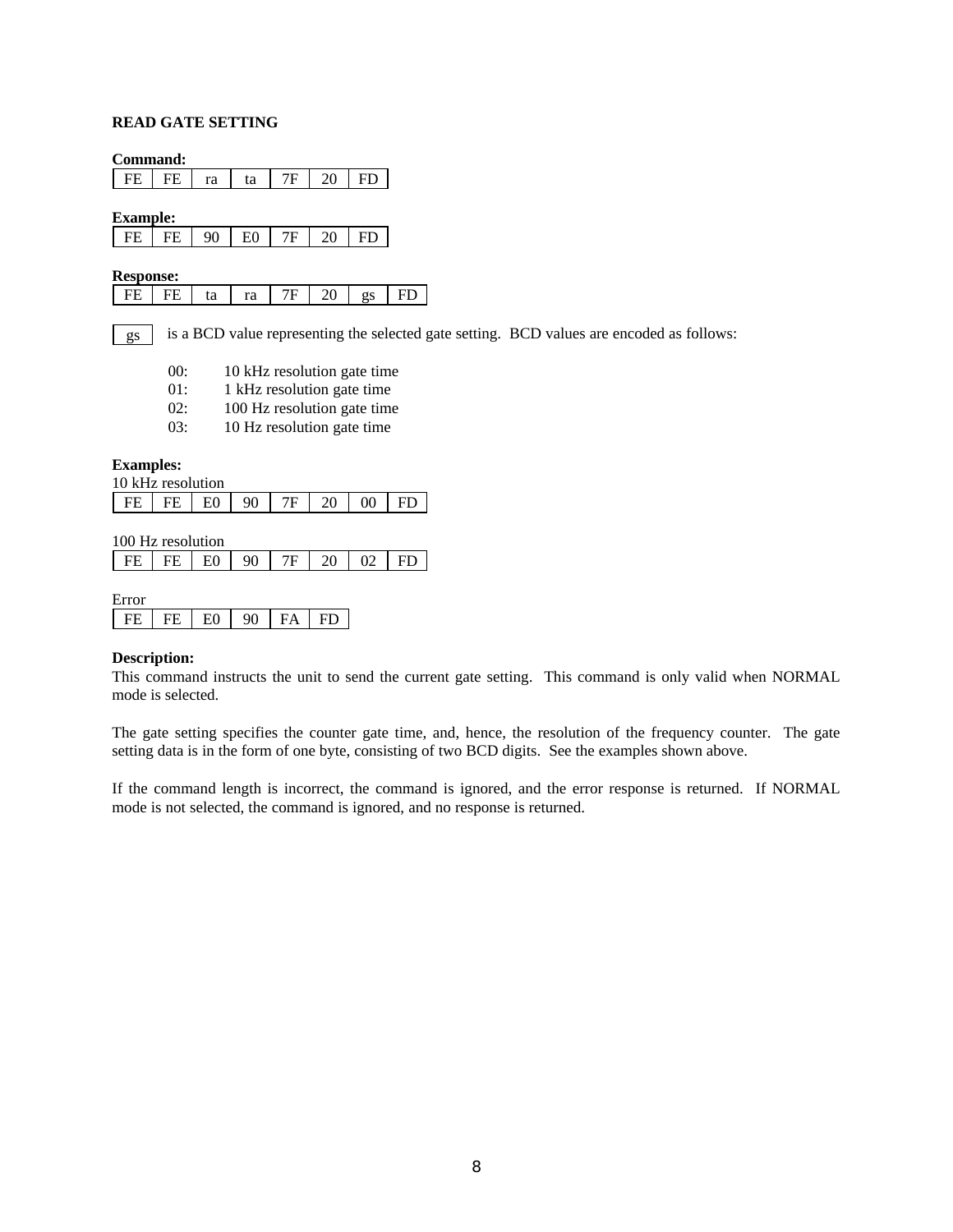## **WRITE GATE SETTING**

## **Command:**

| $\mathbf{I}$<br>rт<br>ra<br>ы |
|-------------------------------|
|-------------------------------|

is a BCD value representing the selected gate setting. BCD values are encoded as follows: gs

- 00: 10 kHz resolution gate time
- 01: 1 kHz resolution gate time
- 02: 100 Hz resolution gate time
- 03: 10 Hz resolution gate time

#### **Examples:**

| 1 kHz resolution |      |    |     |         |    |      |
|------------------|------|----|-----|---------|----|------|
|                  | FE L | 90 | EO. | 7F   21 | 01 | ∣ FD |

10 Hz resolution

| $\mathbf{I}$<br>EE L EE | 90 | ĒΩ<br>and the state of the state | 70 L |  |  |  |
|-------------------------|----|----------------------------------|------|--|--|--|
|-------------------------|----|----------------------------------|------|--|--|--|

**Response:**

| ta<br>ra | FB or FA |
|----------|----------|
|----------|----------|

#### **Examples:**  $\alpha$

| $\cdots$ |          |    |     |     |
|----------|----------|----|-----|-----|
|          | EΩ<br>ч. | ገበ | רוי | глг |

| Error |    |  |  |
|-------|----|--|--|
| FН    | FE |  |  |

### **Description:**

This command selects the gate setting. This command is only valid when NORMAL mode is selected.

The gate setting specifies the counter gate time, and, hence, the resolution of the frequency counter. The gate setting data is in the form of one byte, consisting of two BCD digits. See the examples shown above.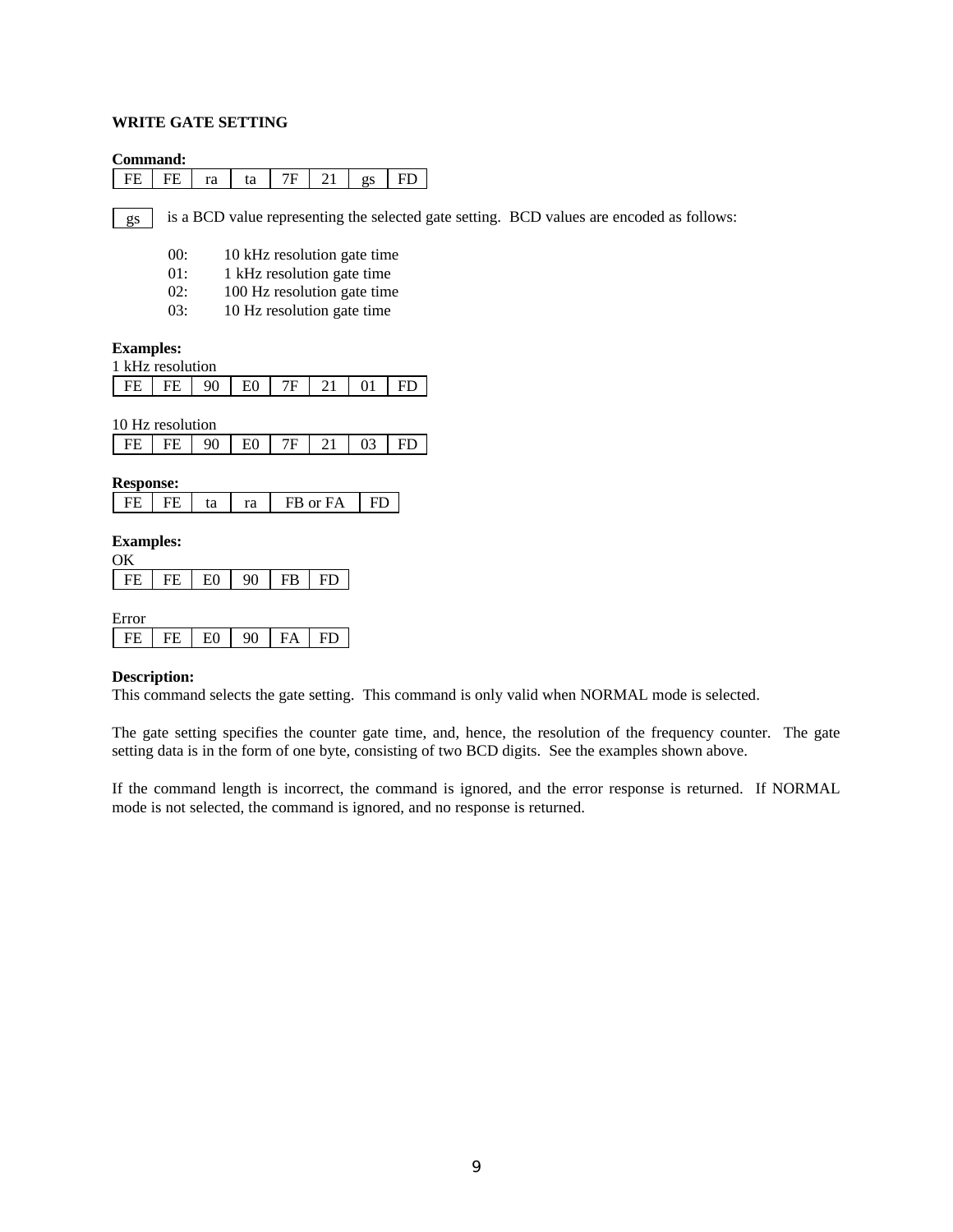# **READ FREQUENCY MEMORY**

**Command:**

| FE                  | FE              | ra             | ta             | 7F | 22        |    | memory | FD        |    |    |           |
|---------------------|-----------------|----------------|----------------|----|-----------|----|--------|-----------|----|----|-----------|
| <b>Examples:</b>    |                 |                |                |    |           |    |        |           |    |    |           |
| Memory location 0   |                 |                |                |    |           |    |        |           |    |    |           |
| $\rm FE$            | FE              | 90             | E0             | 7Ε | 22        | 00 | 00     | <b>FD</b> |    |    |           |
|                     |                 |                |                |    |           |    |        |           |    |    |           |
| Memory location 19  |                 |                |                |    |           |    |        |           |    |    |           |
| FE                  | FE              | 90             | E0             | 7F | 22        | 00 | 19     | <b>FD</b> |    |    |           |
|                     |                 |                |                |    |           |    |        |           |    |    |           |
| Memory location 247 |                 |                |                |    |           |    |        |           |    |    |           |
| <b>FE</b>           | <b>FE</b>       | 90             | E <sub>0</sub> | 7F | 22        | 02 | 47     | <b>FD</b> |    |    |           |
|                     |                 |                |                |    |           |    |        |           |    |    |           |
| Memory location 399 |                 |                |                |    |           |    |        |           |    |    |           |
| <b>FE</b>           | FE              | 90             | E <sub>0</sub> | 7F | 22        | 03 | 99     | <b>FD</b> |    |    |           |
|                     |                 |                |                |    |           |    |        |           |    |    |           |
| <b>Response:</b>    |                 |                |                |    |           |    |        |           |    |    |           |
| FE                  | FE              | ta             | ra             | 7F | 22        |    |        | frequency |    |    | <b>FD</b> |
| <b>Examples:</b>    | 162.550000 MHz  |                |                |    |           |    |        |           |    |    |           |
| FE                  | FE              | E0             | 90             | 7Ε | 22        | 00 | 00     | 55        | 62 | 01 | FD        |
|                     | 1045.725000 MHz |                |                |    |           |    |        |           |    |    |           |
| FE                  | FE              | E0             | 90             | 7F | 22        | 00 | 50     | 72        | 45 | 10 | FD        |
| Error               |                 |                |                |    |           |    |        |           |    |    |           |
| FE                  | FE              | E <sub>0</sub> | 90             | FA | <b>FD</b> |    |        |           |    |    |           |

## **Description:**

This command instructs the unit to send the frequency stored in the specified memory location. This command is only valid when NORMAL mode is selected.

The specified memory location data is in the form of two bytes, each consisting of two BCD digits. The specified memory location must be in the range 0 to 399. The frequency data is in the form of five bytes, each consisting of two BCD digits. The order of the ten BCD digits is as follows: 10 Hz digit, 1 Hz digit, 1 kHz digit, 100 Hz digit, 100 kHz digit, 10 kHz digit, 10 MHz digit, 1 MHz digit, 1 GHz digit, 100 MHz digit. See the examples shown above.

If the command length is incorrect, or if the specified memory location is not in the range 0 to 399, the command is ignored, and the error response is returned. If NORMAL mode is not selected, the command is ignored, and no response is returned.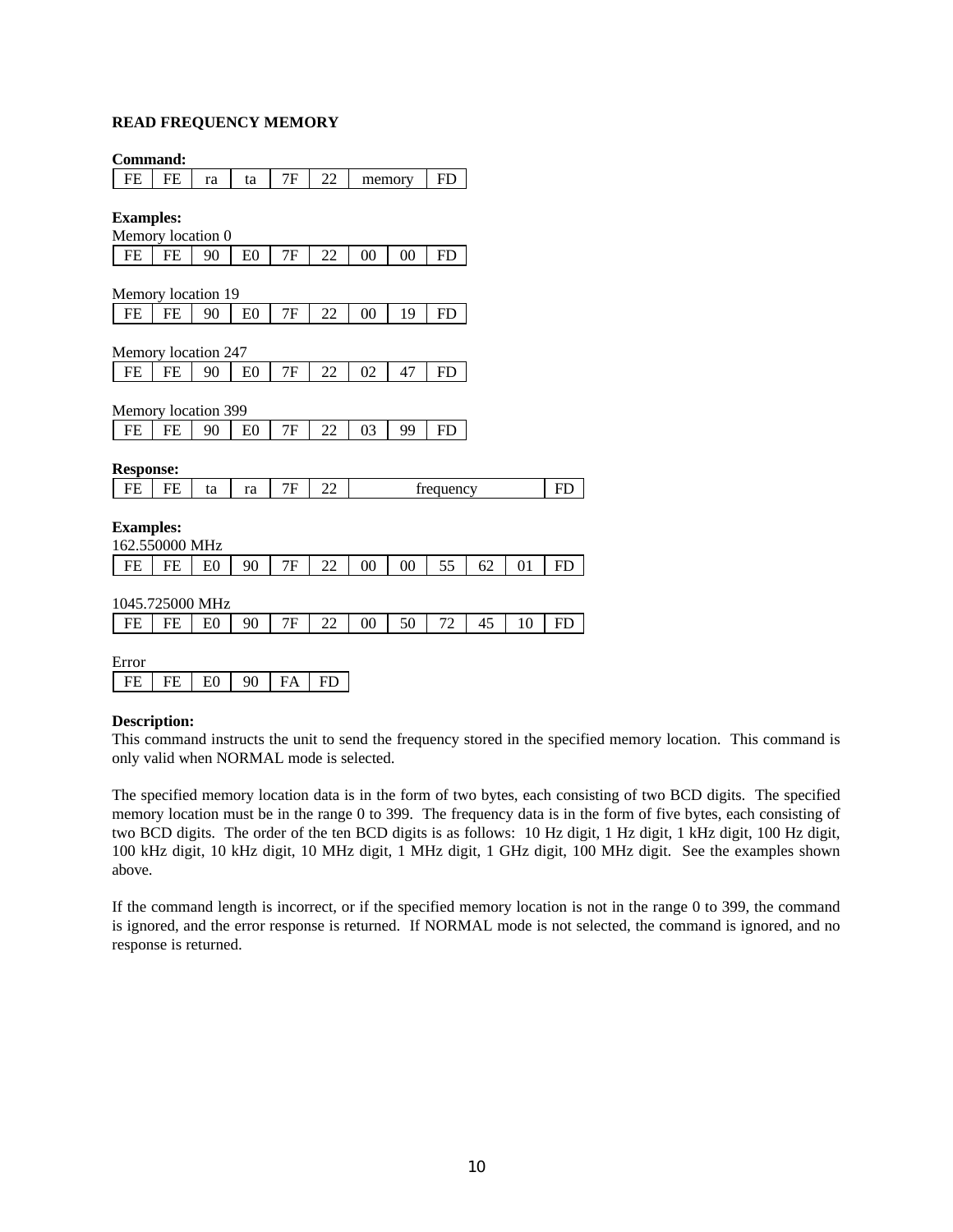# **READ COUNT MEMORY**

**Command:**

| FE                  | FE        | ra             | ta             | 7F        | 23 |                | memory | <b>FD</b> |
|---------------------|-----------|----------------|----------------|-----------|----|----------------|--------|-----------|
|                     |           |                |                |           |    |                |        |           |
| <b>Examples:</b>    |           |                |                |           |    |                |        |           |
| Memory location 0   |           |                |                |           |    |                |        |           |
| <b>FE</b>           | <b>FE</b> | 90             | E <sub>0</sub> | 7F        | 23 | 00             | 00     | <b>FD</b> |
|                     |           |                |                |           |    |                |        |           |
| Memory location 19  |           |                |                |           |    |                |        |           |
| FE                  | FE        | 90             | E <sub>0</sub> | 7F        | 23 | 00             | 19     | <b>FD</b> |
|                     |           |                |                |           |    |                |        |           |
| Memory location 247 |           |                |                |           |    |                |        |           |
| FE                  | FE        | 90             | E0             | 7F        | 23 | 02             | 47     | FD        |
|                     |           |                |                |           |    |                |        |           |
| Memory location 399 |           |                |                |           |    |                |        |           |
| FE                  | FE        | 90             | E <sub>0</sub> | 7F        | 23 | 03             | 99     | <b>FD</b> |
|                     |           |                |                |           |    |                |        |           |
| <b>Response:</b>    |           |                |                |           |    |                |        |           |
| FE                  | FE        | ta             | ra             | 7F        | 23 |                | count  | <b>FD</b> |
|                     |           |                |                |           |    |                |        |           |
| <b>Examples:</b>    |           |                |                |           |    |                |        |           |
| 37 occurrences      |           |                |                |           |    |                |        |           |
| FE                  | FE        | E0             | 90             | 7F        | 23 | 0 <sub>0</sub> | 37     | <b>FD</b> |
|                     |           |                |                |           |    |                |        |           |
| 214 occurrences     |           |                |                |           |    |                |        |           |
| FE                  | FE        | E0             | 90             | 7F        | 23 | 02             | 14     | FD        |
|                     |           |                |                |           |    |                |        |           |
| Error               |           |                |                |           |    |                |        |           |
| FE                  | FE        | E <sub>0</sub> | 90             | <b>FA</b> | FD |                |        |           |
|                     |           |                |                |           |    |                |        |           |

## **Description:**

This command instructs the unit to send the number of occurrences of the frequency stored in the specified memory location. This command is only valid when NORMAL mode is selected.

The specified memory location data is in the form of two bytes, each consisting of two BCD digits. The specified memory location must be in the range 0 to 399. The count data is in the form of two bytes, each consisting of two BCD digits. The count will be in the range 0 to 255. See the examples shown above.

If the command length is incorrect, or if the specified memory location is not in the range 0 to 399, the command is ignored, and the error response is returned. If NORMAL mode is not selected, the command is ignored, and no response is returned.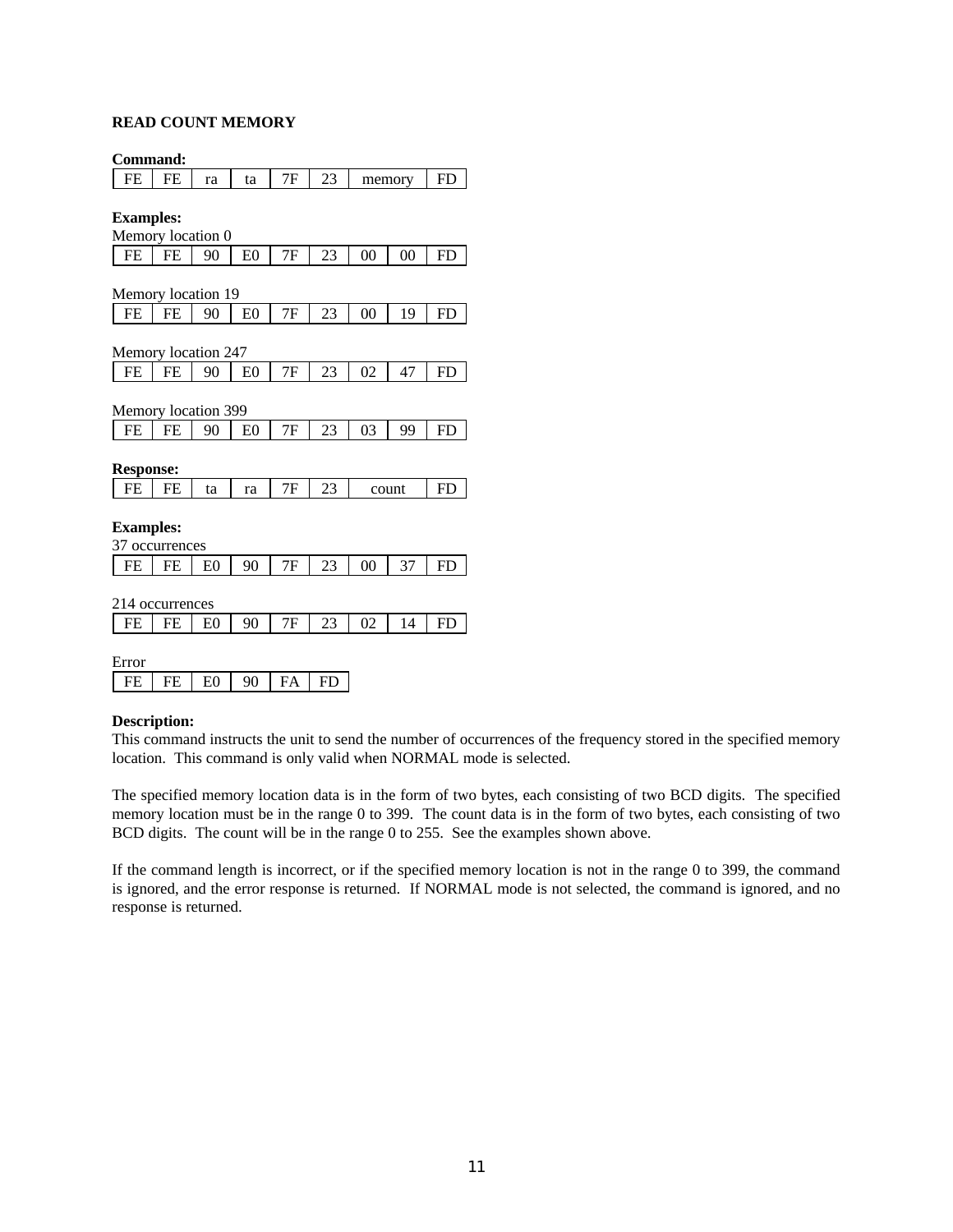## **CLEAR MEMORY**

**Command:**

|  | rг | т<br>L. | ra | ta |  |  |  |
|--|----|---------|----|----|--|--|--|
|--|----|---------|----|----|--|--|--|

**Example:**

| $^{\circ}$<br>- CIP -<br>rг.<br>ັ<br>- |  |  |  |  |
|----------------------------------------|--|--|--|--|
|----------------------------------------|--|--|--|--|

**Response:**

| cс |  | ta | ra | FB or FA |  |
|----|--|----|----|----------|--|
|----|--|----|----|----------|--|

#### **Example:**  $\alpha$

| $FE$ $FE$ $E0$ | $90$   FB   FD |  |
|----------------|----------------|--|
|                |                |  |

| E<br><b>rror</b> |  |  |  |
|------------------|--|--|--|
|                  |  |  |  |

## **Description:**

This command clears all frequency and count memory locations. This command is only valid when NORMAL mode is selected.

Once this command is executed, all frequency and count memory bytes are set to zero. The Scout<sup>™</sup> can then begin to capture 400 new frequencies. This command has the same effect as turning the unit off and back on.